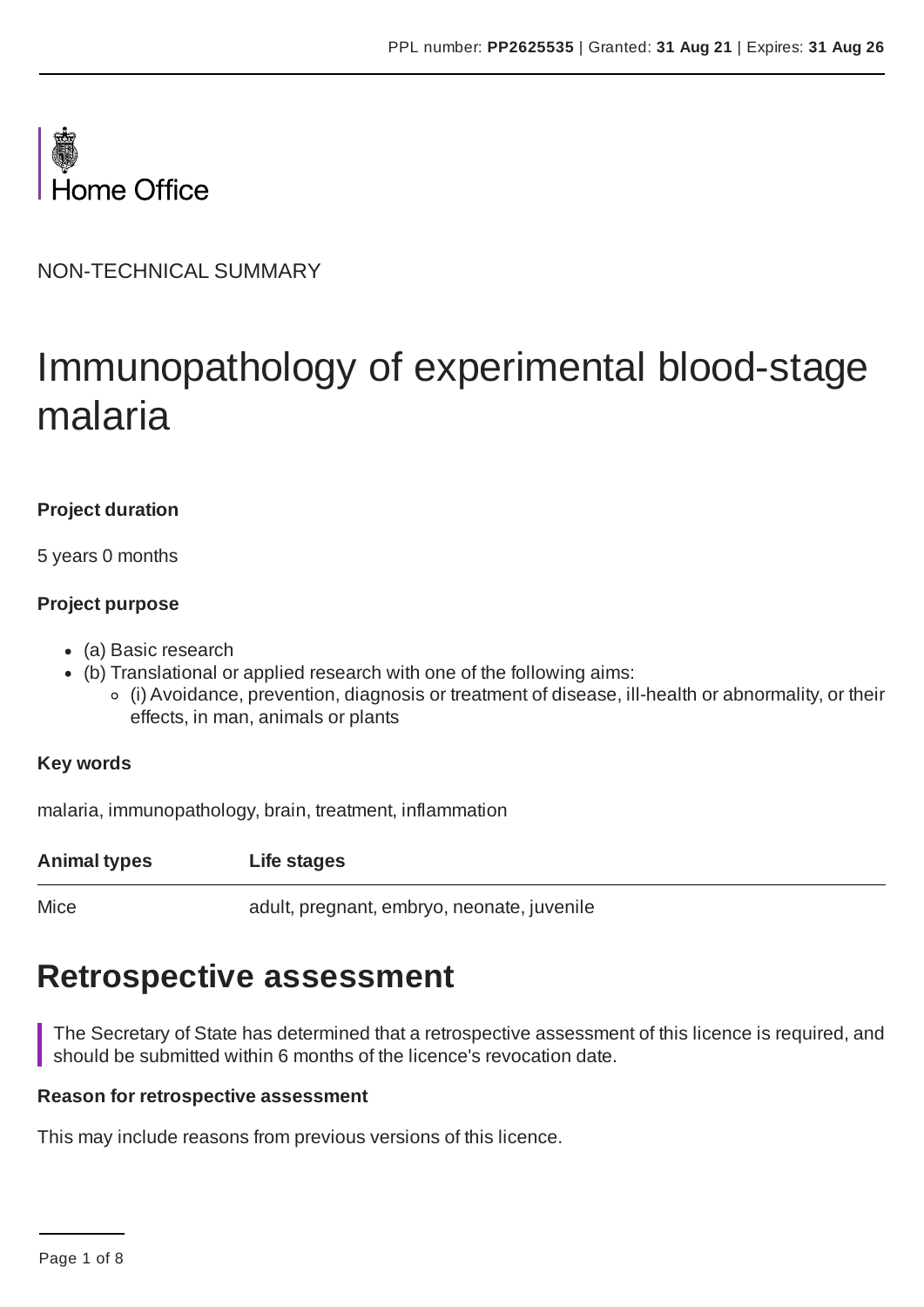Contains severe procedures

# **Objectives and benefits**

**Description of the projects objectives, for example the scientific unknowns or clinical or scientific needs it's addressing.**

#### **What's the aim of this project?**

The aim of this project is to improve our understanding of the pathways and processes that control the activation of the immune system and cause severe disease during malaria.

#### **A retrospective assessment of these aims will be due by 28 February 2027**

The PPL holder will be required to disclose:

- Is there a plan for this work to continue under another licence?
- Did the project achieve it's aims and if not, why not?

**Potential benefits likely to derive from the project, for example how science might be advanced or how humans, animals or the environment might benefit - these could be short-term benefits within the duration of the project or long-term benefits that accrue after the project has finished.**

#### **Why is it important to undertake this work?**

It is important to undertake this work as malaria still causes significant illness and death in developing countries throughout the world. Animal models provide critical opportunities to identify and mechanistically test the processes and pathways responsible for promoting severe malarial disease, using procedures that are impossible to perform in humans.

#### **What outputs do you think you will see at the end of this project?**

The work in this project will lead to significant new information on the pathways and processes that activate and regulate the immune system and which promote pathology during malaria. Direct outputs from the work will be peer-reviewed research articles, dataset resources that will be shared with the research community, and presentations, where we will disseminate our discoveries.

#### **Who or what will benefit from these outputs, and how?**

The outlined programme of work will provide new insight into the most appropriate molecules and pathways to target as treatments for severe malarial disease, in particular cerebral malaria, which is the most severe complication of malaria that causes brain pathology. This will be of major benefit to researchers working on human malaria and should, in the short and mid-term future, direct clinical trials of therapies for cerebral malaria, which will ultimately be of benefit to millions of individuals in malariaendemic regions of the world.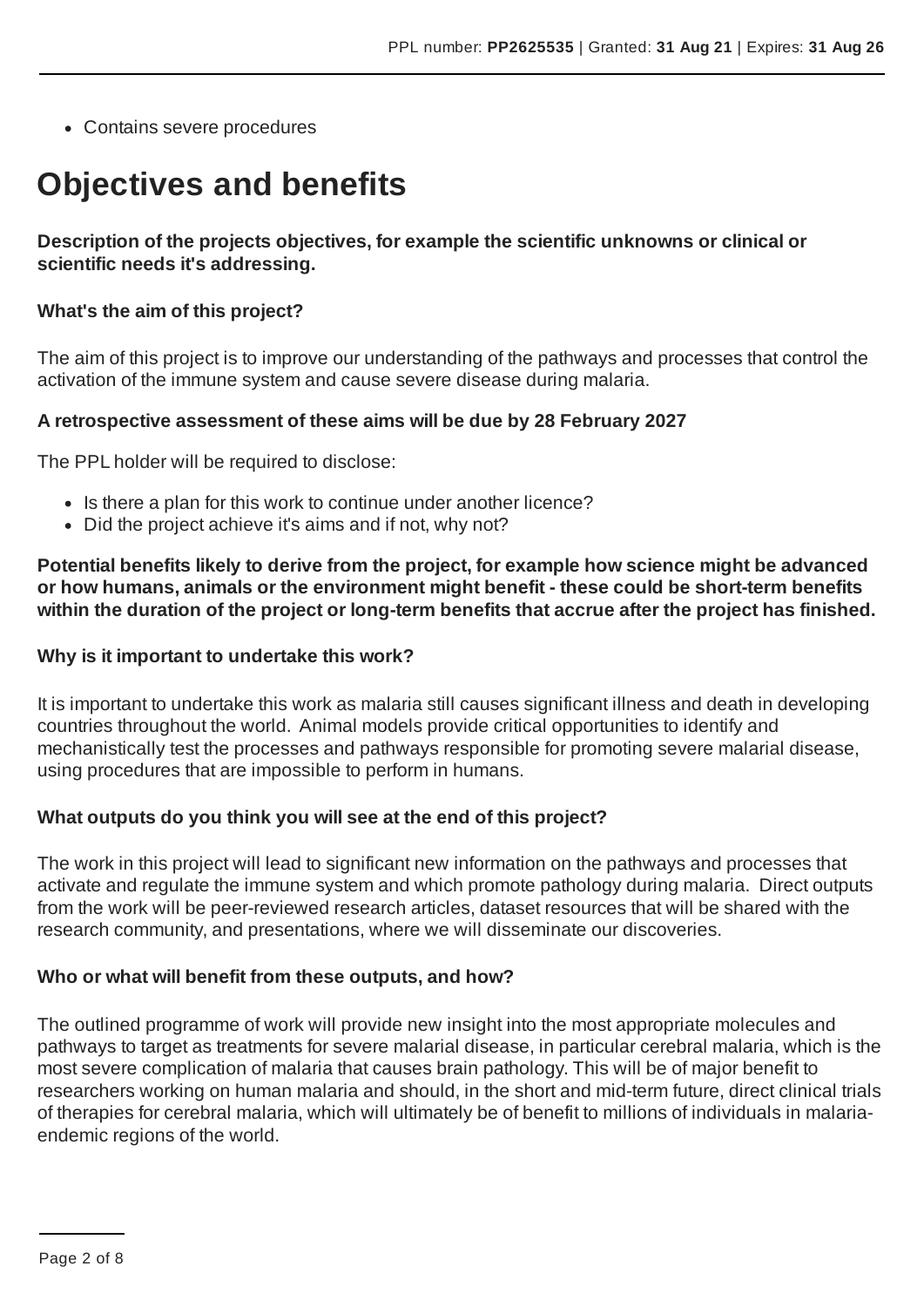In addition, by dissecting the activation and regulation of the immune system during malaria, our work will demonstrate how to therapeutically manipulate the immune response against *Plasmodium* spp. parasites (the causative agent of malaria), which in the mid-term will have impact for strategies to augment protective memory responses to malaria and improve vaccine designs for malaria.

### **How will you look to maximise the outputs of this work?**

We will publish our results in peer-reviewed journals, in open-access format when possible. We will also initiate new and build upon existing collaborations to enhance the impact of our results. We will disseminate unsuccessful approaches or negative data through specific journals or online forums.

### **Species and numbers of animals expected to be used**

• Mice: 2850

# **Predicted harms**

**Typical procedures done to animals, for example injections or surgical procedures, including duration of the experiment and number of procedures.**

### **Explain why you are using these types of animals and your choice of life stages.**

Mice are the most appropriate species for this work as murine malaria infections are the most wellcharacterised of the various animal models (when using established parasite lines, as will be done in most experiments within this licence), and there is a significant body of literature, including from ourselves, that results obtained in murine malaria studies are relevant for understanding human malaria. We will utilise young adult mice as we require that the immune system is fully formed so we can appropriately translate results from mice to humans.

#### **Typically, what will be done to an animal used in your project?**

The general project plan will involve infecting mice with different species of *Plasmodium* parasites that cause specific types of malarial disease - ranging from mild malaria to cerebral malaria (a severe syndrome of malaria that affects the brain). The course of infection will be monitored by following peripheral parasite levels, through obtaining drops of blood from the tail vein. Depending on the question addressed in each experiment, mice may receive injections to modulate the immune system or physiological processes, may undergo surgery to modify tissue function (e.g. removal of the spleen to influence the immune system, or ligation of brain lymphatic vessels to change how cells and molecules drain out of the brain), or may receive anti-malarial drugs to kill parasites. Injections can be by different routes depending on the research question and the nature of reagents administered (i.e. reagents may be injected directly into the brain or provided systemically into the blood). The vast majority of animals will recieve less than 4 injections to manipulate the immune system or physiological processes, by a maximum of two different routes. The experiments will be typically short duration of 7 -14 days when assessing the immune response and level of pathology during primary *Plasmodium* infections; however some experiments may be > 60 days, when studying the development and activity of memory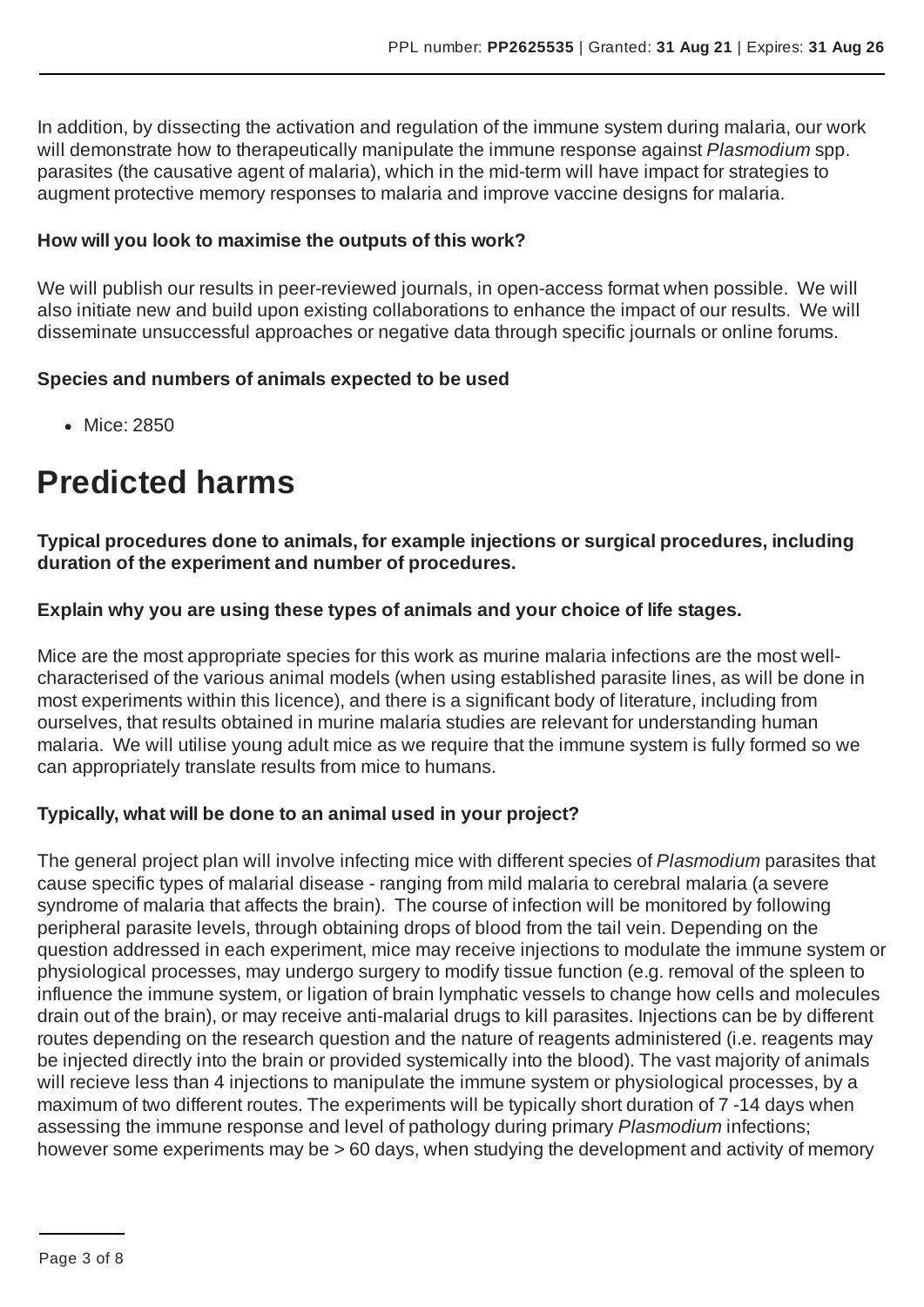immune cells (the cells that are maintained post-infection or vaccination to provide protection against subsequent infection). In some experiments, animals may be re-infected with *Plasmodium* parasites after clearing a previous infection to assess how repeated infection influences parasite control and the development of severe malarial syndromes. Multiple manipulations in a single animal will be avoided, when possible. Cumulative effects (e.g. additive effects) of multiple treatments will be minimised by allowing animals to fully recover from any serious procedure (i.e. surgery, irradiation and reconstitution) before the animals undergo any subsequent treatments.

# **What are the expected impacts and/or adverse effects for the animals during your project?**

Depending upon the species and strain of *Plasmodium* parasite and the strain of mice utilised, malaria infection may lead to mild, moderate or potentially severe suffering. Mild suffering occurs due to activation of the immune system and the general feeling of malaise (e.g. lethargy, fever or aches) that is associated with infection. Severe suffering during malaria occurs due to weight loss and loss of circulating red blood cells (anaemia) and / or damage to the tissues in the body (such as the brain during the development of cerebral malaria). In particular, during cerebral malaria the damage to the brain causes the tissue to swell, which causes pain to the animal and may lead to fitting and / or coma. However, of the experiments involving infections that have the potential to cause severe suffering in animals, not all infections will be allowed to progress to the stage where severe suffering occurs (i.e. experiments will be terminated at early stages before severe malaria develops to allow us to define the factors responsible for development of disease, or animals will be treated with anti-malarial drugs to terminate the infection). Most of the procedures performed or the reagents administered should not directly promote animal suffering.Animal suffering will be minimised by closely monitoring all animals in relation to a well-defined grading system and providing analgesia, when required and when possible without negatively impacting the course of the experiment. All administrations will be performed via the most appropriate route through (when applicable) the careful control of injections. Using our welldefined grading systems, of the animals that may experience severe suffering during the course of our experiments, suffering will typically be less than 4 h and not more than 12 h.

# **Expected severity categories and the proportion of animals in each category, per species.**

# **What are the expected severities and the proportion of animals in each category (per animal type)?**

Experimental animals will be routinely monitored during the course of infection and the severity of disease and level of suffering will be graded according to well-defined scoring systems.

In infections that do not cause cerebral malaria, we expect 25% of animals may experience short-term (<24 h) moderate suffering (principally evidenced by lethargy or hyperventilation).

For infections that cause experimental cerebral malaria, the majority (>50%) of mice on this protocol will experience short-term (<12 h) severe levels of suffering (principally evidenced by hunching, respiratory distress and reduced responsiveness to stimulation).

# **What will happen to animals at the end of this project?**

Killed

Page 4 of 8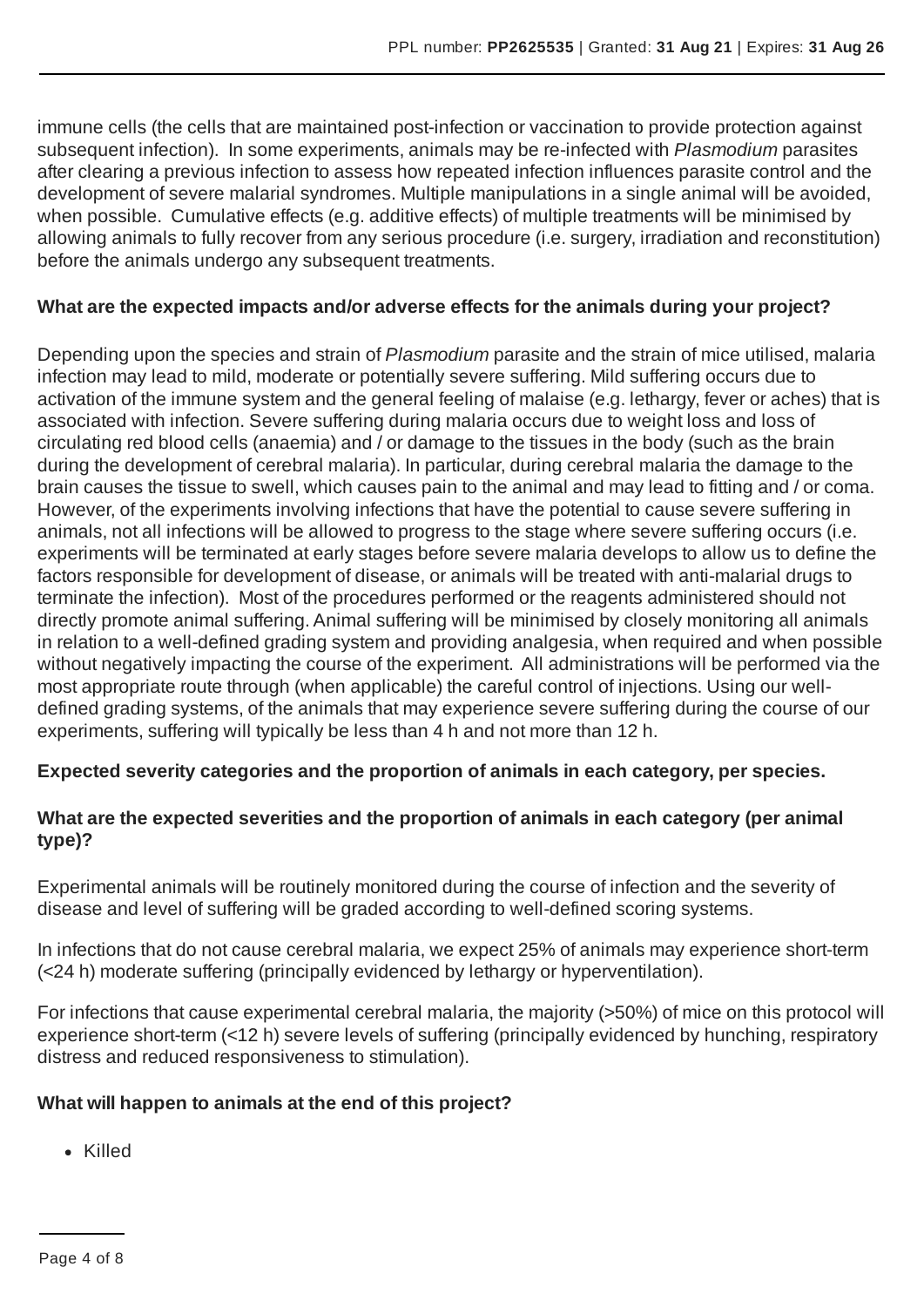Used in other projects

#### **A retrospective assessment of these predicted harms will be due by 28 February 2027**

The PPL holder will be required to disclose:

What harms were caused to the animals, how severe were those harms and how many animals were affected?

# **Replacement**

**State what non-animal alternatives are available in this field, which alternatives you have considered and why they cannot be used for this purpose.**

#### **Why do you need to use animals to achieve the aim of your project?**

We can only address the majority of our questions when a complete immune system is present in its normal anatomical and physiological configuration (for example within the spleen, the major site of immune priming and parasite killing during malaria infection), or when parasites and immune cells can interact with the complex architecture of the intact brain (leading to cerebral malaria): the use of animals is, to a significant extent, unavoidable in our experiments.

#### **Which non-animal alternatives did you consider for use in this project?**

When we have simple and reductionist questions, such as how parasites directly interact with brain endothelial cells, then we can establish *in vitro* co-culture systems to study this interaction.

#### **Why were they not suitable?**

Such *in vitro* co-culture approaches are suitable for only very specific questions as during the course of a normal infection *in vivo*, the interaction between parasites and brain endothelial cells is shaped by a myriad of factors, including circulating immune cells and immunological mediators, and the multifaceted communication with other brain resident cells. Thus, for the majority of our investigations to obtain accurate and physiologically relevant results, we need to study our objectives within intact tissues, *in vivo* or *ex vivo*.

#### **A retrospective assessment of replacement will be due by 28 February 2027**

The PPL holder will be required to disclose:

What, if any, non-animal alternatives were used or explored after the project started, and is there anything others can learn from your experience?

# **Reduction**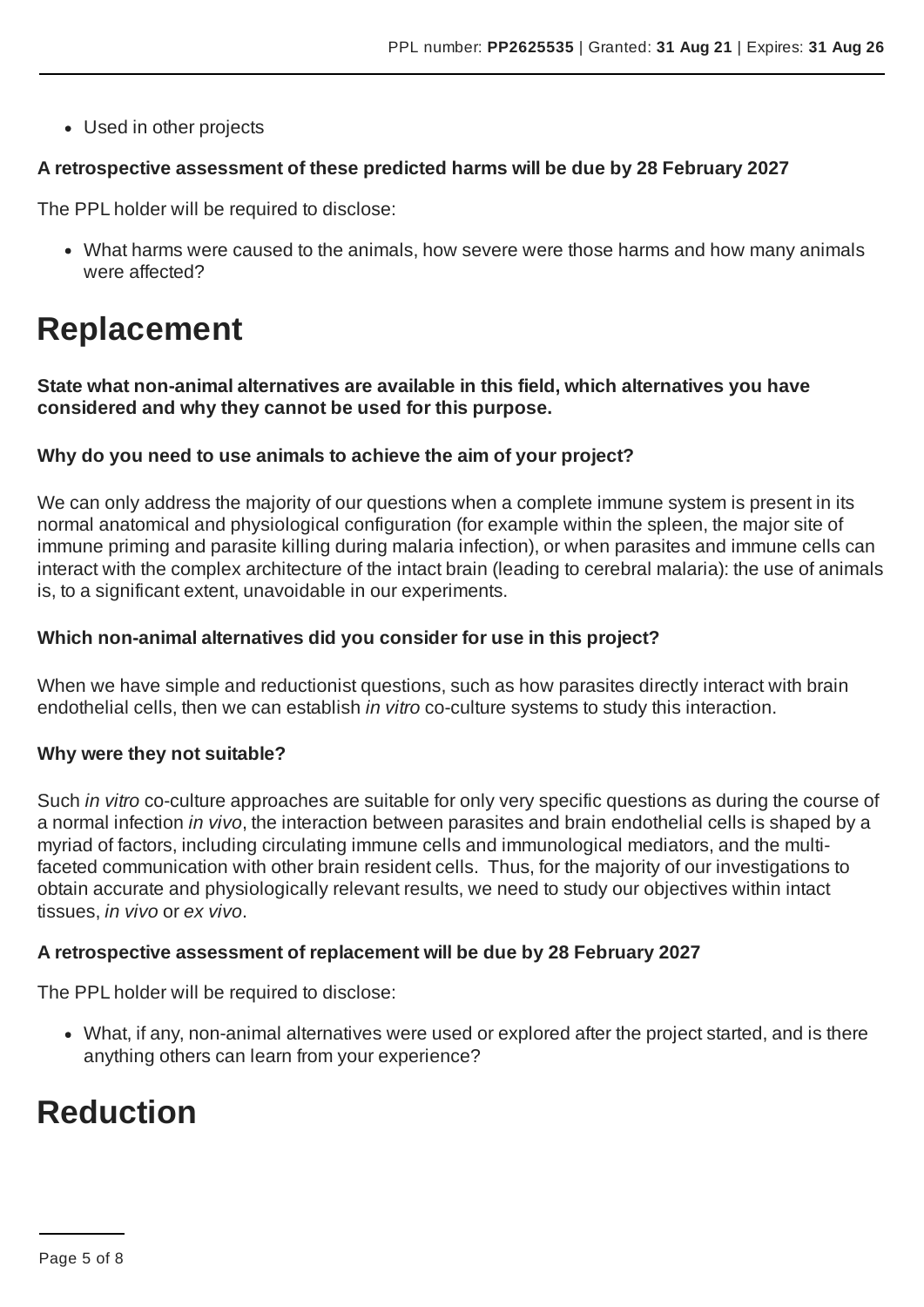**Explain how the numbers of animals for this project were determined. Describe steps that have been taken to reduce animal numbers, and principles used to design studies. Describe practices that are used throughout the project to minimise numbers consistent with scientific objectives, if any. These may include e.g. pilot studies, computer modelling, sharing of tissue and reuse.**

#### **How have you estimated the numbers of animals you will use?**

We have estimated the numbers of animals based upon our previous experience of running similar project licences in the last 15 years. Thus we have accounted for the nature and requirement of the projects we are currently working on, including the numbers of times experiments must be repeated, the numbers of different experimental groups in experiments, and the numbers of mice required in different groups. We have also estimated the number of animals to be used based upon future plans and collaborations.

### **What steps did you take during the experimental design phase to reduce the number of animals being used in this project?**

We calculate the required group size using data from previous experience, and published work. This ensures that we have sufficient power to detect a biologically relevant effect using as few animals as possible. We also perform sample size calculations based upon pilot and preliminary experiments to ensure we perform subsequent experiments with the correct number of mice to detect statistically significant results. We also adhere to ARRIVE and PREPARE guidelines for reporting of research involving animals, which outlines appropriate study design (e.g. control groups and sample sizes), how to avoid experimental bias, and the analytical framework for simple and complex experiments..

# **What measures, apart from good experimental design, will you use to optimise the number of animals you plan to use in your project?**

We will perform pilot experiments when undertaking new experimental approaches so we can discontinue uninformative or inappropriate methodologies and so we can also evaluate the variability and magnitude of experimental effects. This will allow us to accurately assess the numbers of mice to use in future studies. We also consult the literature when we are performing similar approaches as others have previously performed, in malaria or in other models. This allows us to predict the strength of expected effects within our experiments, and therefore, the numbers of mice that need to be used to detect statistically and biologically relevant results. We will carefully manage maintained colonies (i.e. by employing short-term harem breeding) to ensure we have sufficient numbers of mice for planned experiments but ensuring we do not have surplus mice. Any unneeded mice will be shared with researchers, who have authority to receive animals.

# **A retrospective assessment of reduction will be due by 28 February 2027**

The PPL holder will be required to disclose:

• How did you minimise the numbers of animals used on your project and is there anything others can learn from your experience?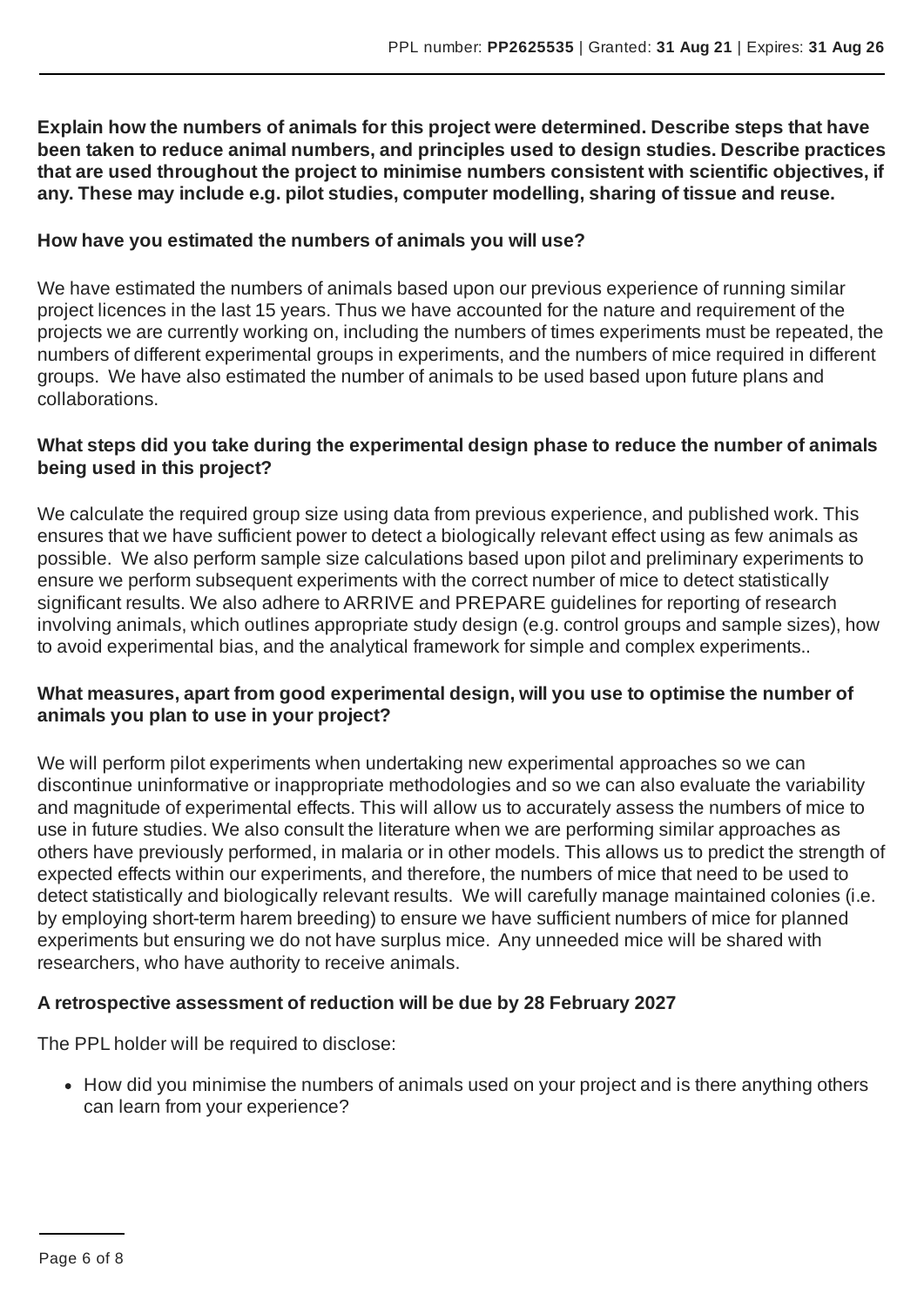# **Refinement**

**Give examples of the specific measures (e.g., increased monitoring, post-operative care, pain management, training of animals) to be taken, in relation to the procedures, to minimise welfare costs (harms) to the animals. Describe the mechanisms in place to take up emerging refinement techniques during the lifetime of the project.**

# **Which animal models and methods will you use during this project? Explain why these models and methods cause the least pain, suffering, distress, or lasting harm to the animals.**

Mice are the most appropriate species for this work as murine malaria infections are the most wellcharacterised of the various animal models (when using established parasite clones, as will be done in most experiments within this licence), giving us essential background information that is lacking in other systems. For example, in a previous project licence we performed important comparative assessments of the murine cerebral malaria model with human cerebral malaria, to evaluate the relative merits and translational utility of the murine model for studying the pathogenesis of human malaria, and for identifying the events that determine the anti-malarial drug treatment effectiveness of the syndrome.

The only alternative experimental models of mammalian malaria infections are non-human primate models, involving monkeys or apes. Mice are also the animals of choice for immunological investigations as so much is known about their immune systems, different well-characterised inbred strains of mice exist with differing responses to infection, there are a large number of genetically modified murine strains available for use, and all the reagents that we require (such as for modulation of the immune system) are available. Lastly, mice are well-adapted to captive environments.

# **Why can't you use animals that are less sentient?**

To obtain informative results in this project we need to utilise a warm-blooded mammalian host that can be infected with evolutionary adapted *Plasmodium* spp. parasites and where the biology of Plasmodium infection is comparable to that in humans. This precludes the use of less sentient Zebrafish or drosophila models. We must also use adult mice with a fully formed and functional immune system. Otherwise, our results would be difficult to translate to the study of human malaria. We will perform certain protocols under terminal anaesthesia but due to the length and course of experimental malarial infections, it is not possible to perform all work under anaesthesia.

# **How will you refine the procedures you're using to minimise the welfare costs (harms) for the animals?**

Due to the overall purpose of this work - to study the factors responsible for development of severe malarial disease - we do need to allow experiments to proceed to the point where animals will experience some suffering, recapitulating the development of severe malaria in humans. However, through using our well-defined grading system, of the animals that may experience severe suffering during the course of our experiments, we will ensure that none of these animals will experience prolonged suffering for more than a few hours (generally less than 4 h and no more than 12 h). Moreover, animal suffering will be minimised by providing analgesia, when possible and when